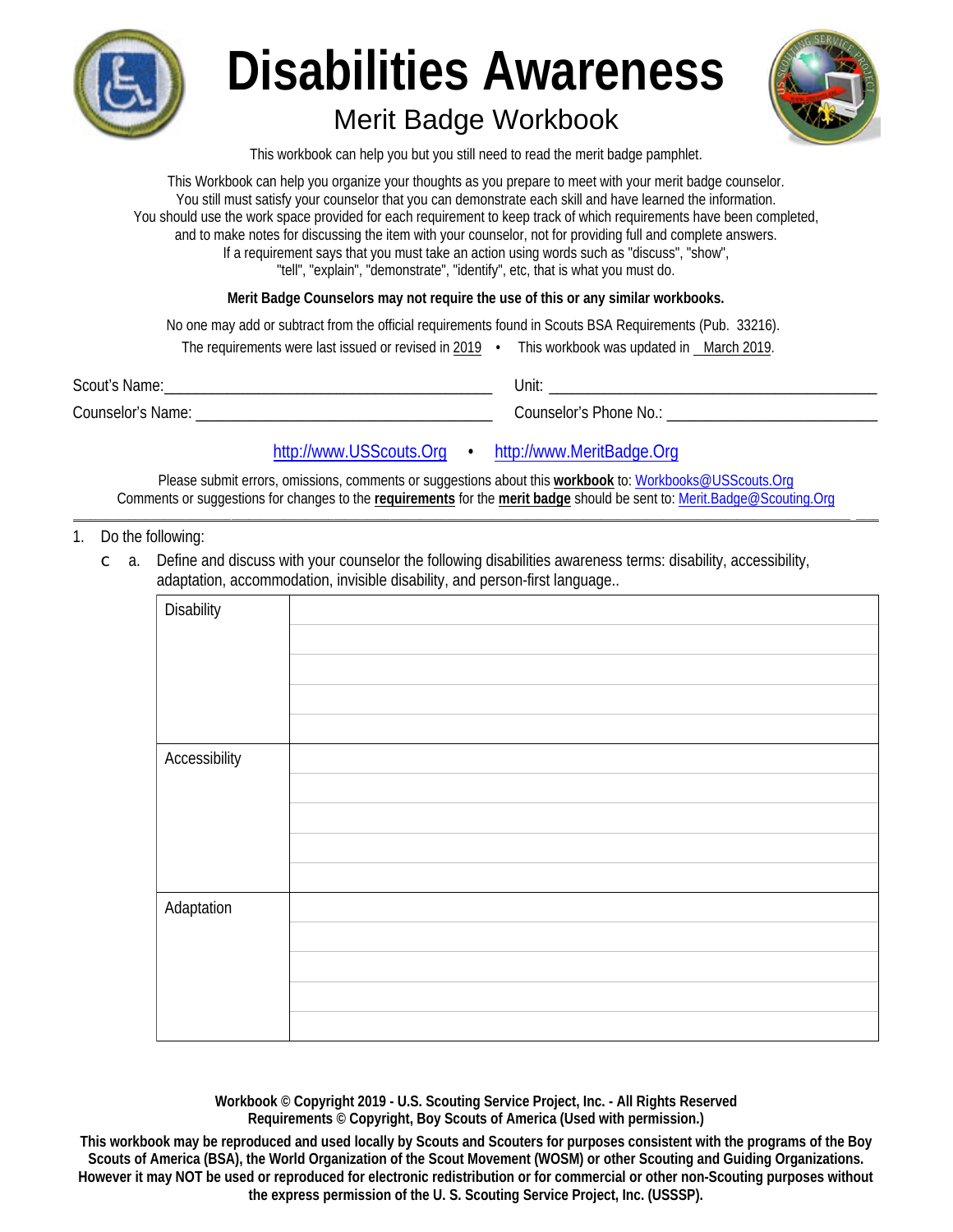| Accommodation        |  |
|----------------------|--|
|                      |  |
|                      |  |
|                      |  |
|                      |  |
| Invisible disability |  |
|                      |  |
|                      |  |
|                      |  |
|                      |  |
| Person-first         |  |
| language             |  |
|                      |  |
|                      |  |
|                      |  |

b. Explain why proper disability etiquette is important, and how it may differ depending on the specific disability.



- 2. c Visit an agency that works with people with physical, mental, emotional, or educational disabilities.
	- C Collect and read information about the agency's activities.
	- C Learn about opportunities its members have for training, employment, and education. Discuss what you have learned with your counselor.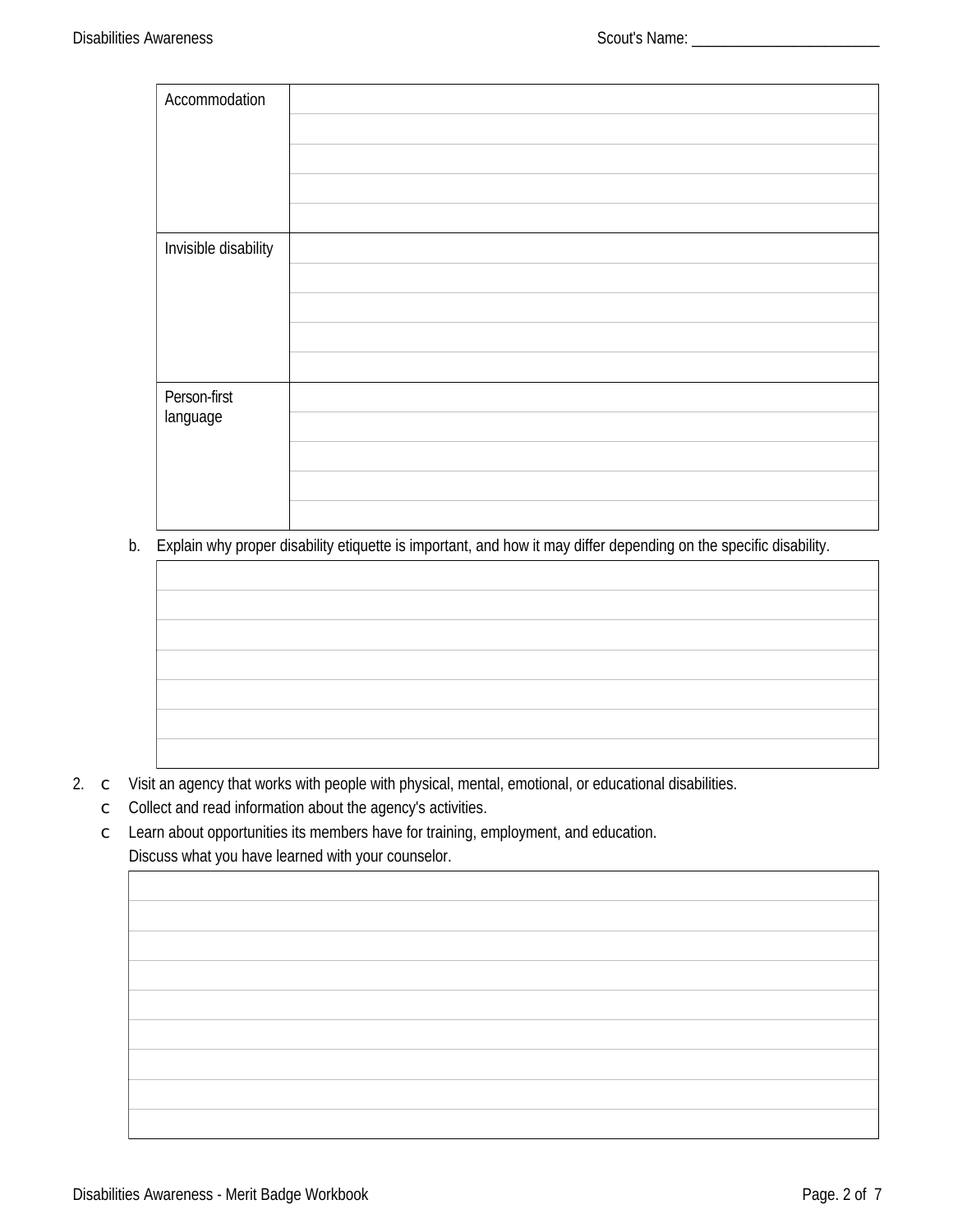### 3. Do TWO of the following:

c a. Talk with a Scout who has a disability and learn about the Scout'shis experiences taking part in Scouting activities and earning different merit badges.

Discuss what you have learned with your counselor.

## c b. Talk with an individual who has a disability and learn about this person's experiences and the activities in which this person likes to participate.

Discuss what you have learned with your counselor.

 $\degree$  c. Learn how people with disabilities take part in a particular adaptive sport or recreational activity. Discuss what you have learned with your counselor.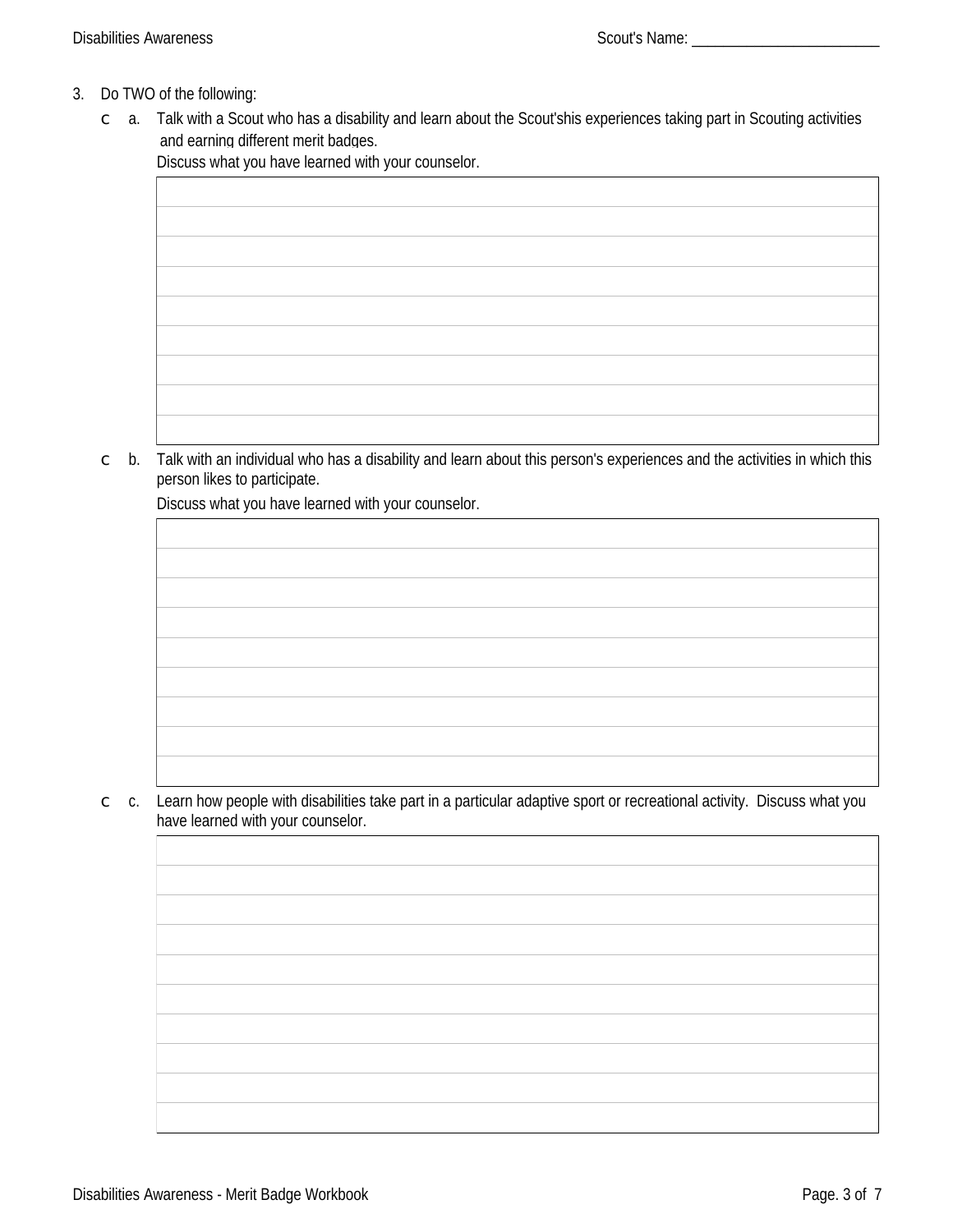c d. Learn about independent living aids such as service animals, canes, and augmentative communication devices such as captioned telephones and videophones.

Discuss with your counselor how people use such aids.

d. Plan or participate in an activity that helps others understand what a person with a visible or invisible disability  $\mathsf C$ experiences. Discuss what you have learned with your counselor..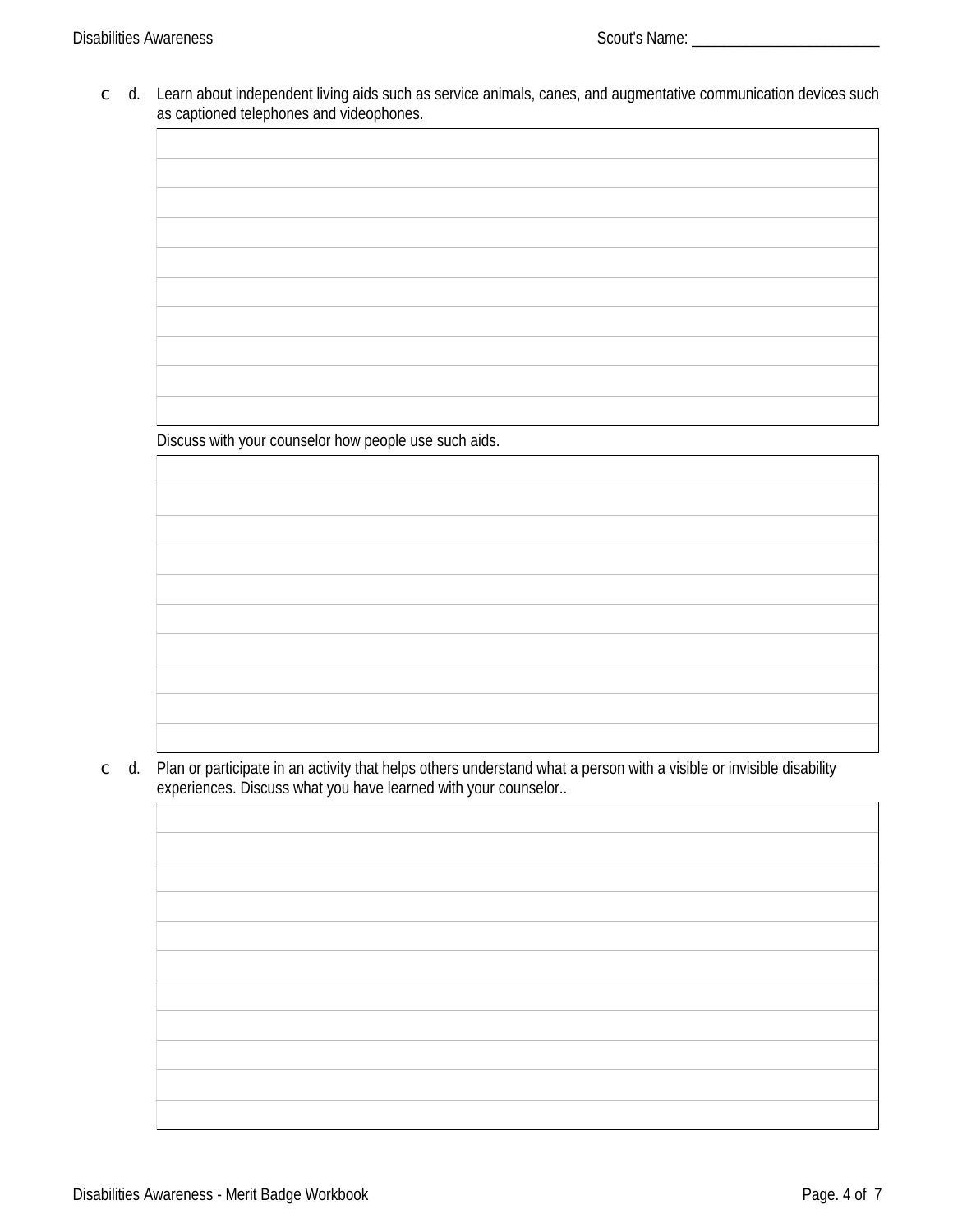- Do EITHER option A or option B: 4.
- Option A. Visit TWO of the following locations and take notes about the accessibility to people with disabilities. In your  $\overline{C}$ notes, give examples of five things that could be done to improve upon the site and five things about the site that make it friendly to people with disabilities. Discuss your observations with your counselor.
- Option B. Visit TWO of the following locations and take notes while observing features and methods that are used to  $\subset$ accommodate people with invisible disabilities. While there, ask staff members to explain any accommodation features that may not be obvious. Note anything you think could be done to better accommodate people who have invisible disabilities. Discuss your observations with your counselor.

| $\mathsf C$ |    | a. Your school            |  |
|-------------|----|---------------------------|--|
|             |    |                           |  |
|             |    |                           |  |
|             |    |                           |  |
|             |    |                           |  |
|             |    |                           |  |
|             |    |                           |  |
|             |    |                           |  |
| $\subset$   | b. | Your place of             |  |
|             |    | worship                   |  |
|             |    |                           |  |
|             |    |                           |  |
|             |    |                           |  |
|             |    |                           |  |
|             |    |                           |  |
|             |    |                           |  |
| $\mathsf C$ |    | c. A Scouting             |  |
|             |    | event or<br>campsite      |  |
|             |    |                           |  |
|             |    |                           |  |
|             |    |                           |  |
|             |    |                           |  |
|             |    |                           |  |
| $\mathsf C$ |    |                           |  |
|             |    | d. A public<br>exhibit or |  |
|             |    | attraction                |  |
|             |    | (such as a                |  |
|             |    | theater,<br>museum, or    |  |
|             |    | park)                     |  |
|             |    |                           |  |
|             |    |                           |  |
|             |    |                           |  |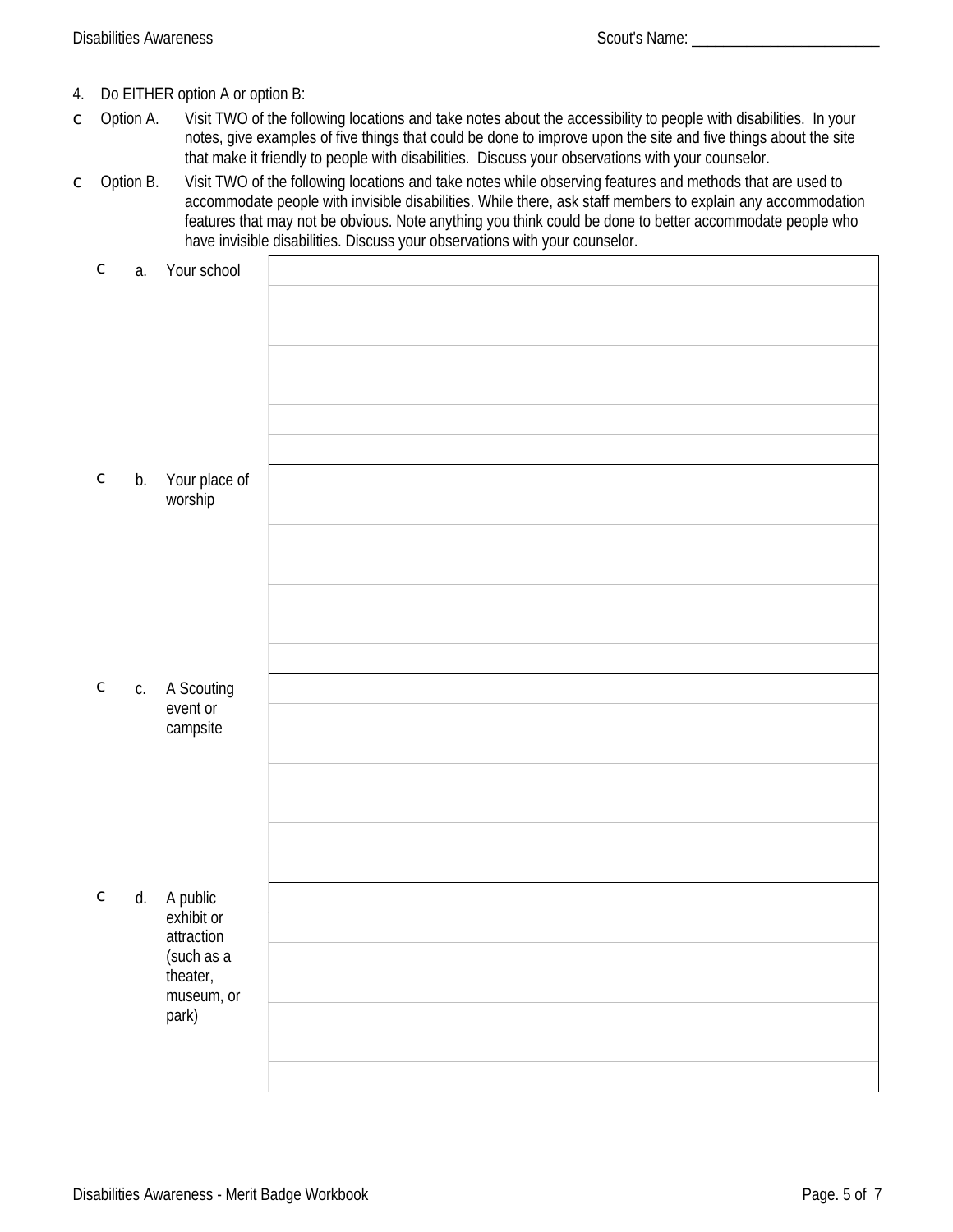#### 5. Explain what advocacy is.

Do ONE of the following advocacy activities:

- $\degree$  a. Present a counselor approved disabilities awareness program to a Cub Scout pack or other group. During your presentation, explain and use person first language.
- $\degree$  b. Find out about disability awareness education programs in your school or school system, or contact a disability advocacy agency. Volunteer with a program or agency for eight hours.
- $\epsilon$  c. Using resources such as disability advocacy agencies, government agencies, the Internet (with your parent's permission), and news magazines, learn about myths and misconceptions that influence the general public's understanding of people with disabilities. List 10 myths and misconceptions about people with disabilities and learn the facts about each myth. Share your list with your counselor, then use it to make a presentation to a Cub Scout pack or other group.
- 6. Make a commitment to your merit badge counselor describing what you will do to show a positive attitude about people with disabilities and to encourage positive attitudes among others.

Discuss how your awareness has changed as a result of what you have learned.